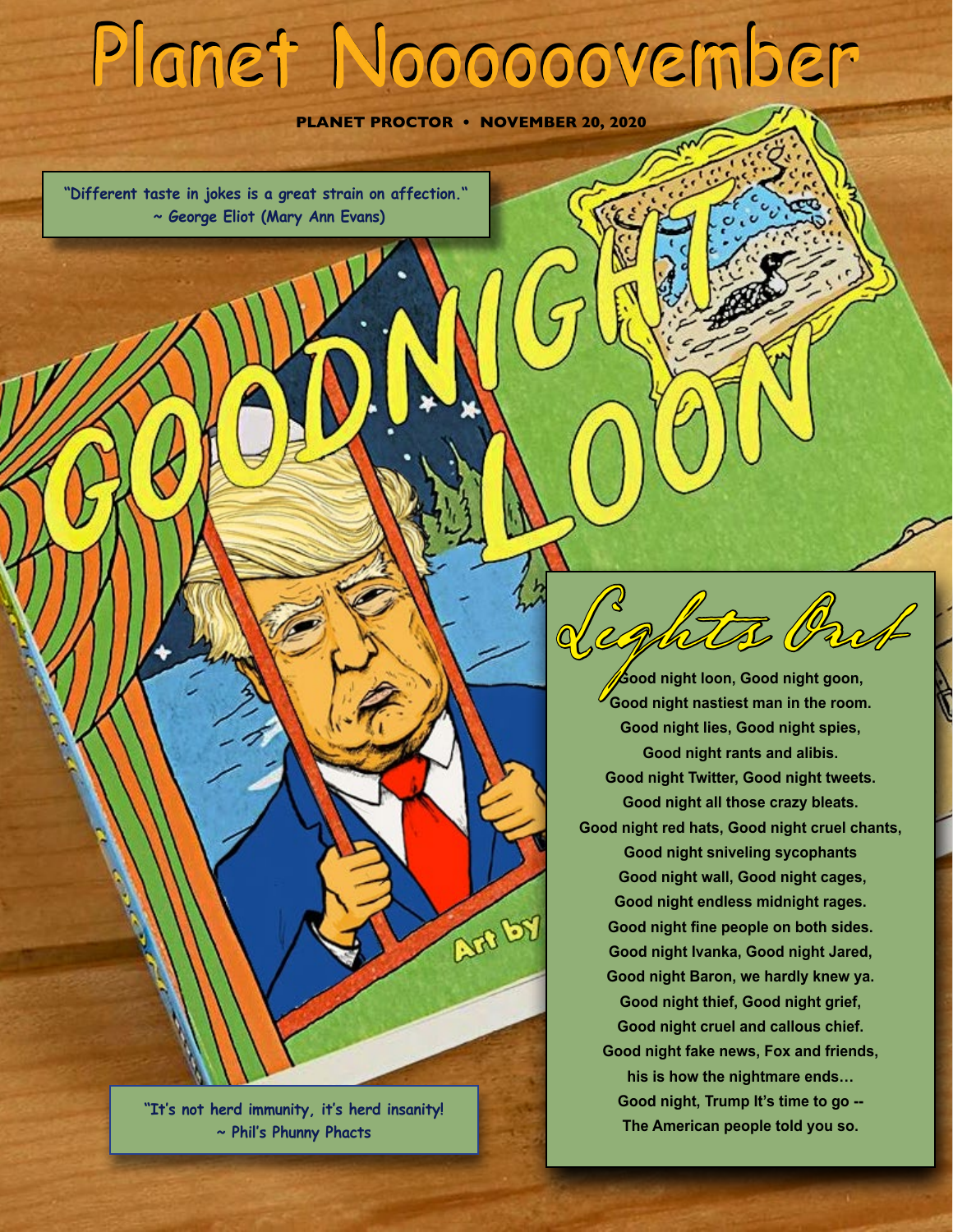# **Stayin' alive**

**CORONACOASTER: THE UPS AND DOWNS OF**<br>
a pandemic. One day you're loving your bubble,<br>
doing workouts, baking banana bread, and going<br>
for long walks and the next vouting engines drinking ain for a pandemic. One day you're loving your bubble, for long walks and the next you're crying, drinking gin for breakfast, and missing people you don't even like.

I'm getting tired of being part of a major historical event. During the middle ages they celebrated the end of the plague with wine and orgies. Does anyone know if there is anything planned when this one ends? Having plans sounds like a good idea until you have to put on clothes and leave the house. Life is like a helicopter: I don't know how to operate a helicopter. If 2020 was a math wordproblem: If you're going down a river at 2 MPH and your canoe loses a wheel, how much pancake mix would you need to re-shingle your roof?

We can all agree that in 2015 not a single person got the answer correct to, 'Where do you see yourself five years from now?' At what point can we just start using 2020 as profanity? As in: "That's a load of 2020." Or "What in the 2020?!?" or "Abso-2020-lutely!"

How many of us have looked around our family reunion and thought: "Well aren't we just two clowns short of a circus!" **~ Phil's Phunny Phacts**

## **It all adds up**

I's weird being the same age as old people. When<br>I was a kid, I wanted to be older...this is not what I<br>expected. I'm at that age where my mind still thinks<br>I'm 29, my humor suggests I'm 12, while my body mostly t's weird being the same age as old people. When I was a kid, I wanted to be older…this is not what I expected. I'm at that age where my mind still thinks keeps asking if I'm sure I'm not dead yet. It's probably my age that tricks people into thinking I'm an adult.

You don't realize how old you are until you sit on the floor and then try to get back up. I see people about my age mountain climbing; I feel good getting my leg through my underwear without losing my balance. I'm at a place in my life where errands are starting to count as going out. I don't always go the extra mile, but when I do it's because I missed my exit.

We all get heavier as we get older, but Chocolate is not God's way of telling us he likes us a little bit chubby, it's because there's a lot more information in our heads – that's my story and I'm sticking to it, but I don't think the therapist is supposed to say "wow" that many times in your first session. And if the Reaper whispers, "I'm coming for you," just whisper back: "Bring pizza."

> "Life is hard. After all, it kills you." **~ Katherine Hepburn**



# **Hello, I must be going**

*Memo to Staff (meaning Jared and Ivanka), regarding requirements for my host country, on or about January 15*

- **1.** Must have a McDonalds within two miles. (Knocks out N. Korea)
- **2.** Inhabitants know little or nothing about me.
- **3.** Willing to host the Miss Universe Pageant with ME as MC.
- **4.** Has at least one gold-colored building I can paste my name onto. (*Note to self: bring gold toilet*)
- **5.** Must have a McDonalds with McRibs, 2 for \$5.
- **6.** A decent golf course where no one checks my score, and no damn photographers!
- **7.** Send a scout to Slovenia to find future wife between 22 - 28 yrs old. (*And Jared says "already sent" – what a guy!*)
- **8.** Find out if the central bank will give me unsecured loans with long repay.
- **9.** Inhabitants must be WHITE (but shorter than me).
- **10.** NO windmills!!
- **11.** No outstanding warrants or extradition agreement with the U.S.!

Matching countries: Syria – Azerbaijan – Crimea and Bulgaria – (great choice, already have banking agreements!) – *Thanks to Laurence Budd*

"The lesser evil is also evil." **~ Naomi Mitchison**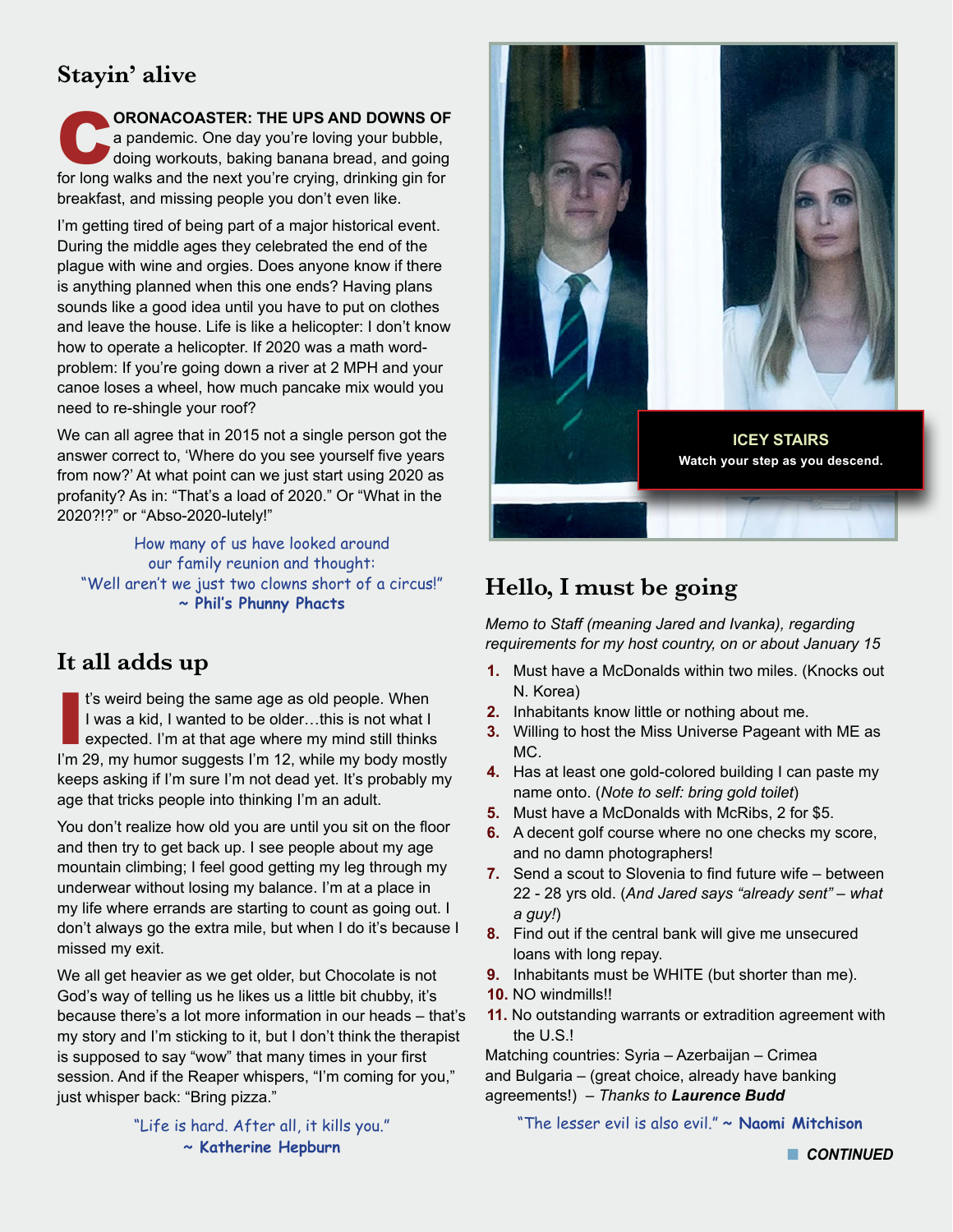# **Keep it together**

UR MARRIAGE COUNSELOR SAID, "YOUR wife claims you never buy her flowers." And I answered, "To be honest, I never knew she sold wife claims you never buy her flowers." And I answered, "To be honest, I never knew she sold flowers. And just yesterday, my wife asked me to take her to one of those restaurants where they make the food right in front of you, so I took her to Subway, and that's why we're here now."

Just yesterday, I found myself sobbing my heart out, my eyes were swollen and my nose red… I said to her, "I can't see you anymore. I am not going to let you hurt me like this again!" And my trainer, said, "It was a sit-up. You did one sit-up."

As you get older, you'll find that you enjoy talking to strangers far more than talking to friends." **~ Joy Williams**

# **Why I love my fans**

**18 ELLO, MY NAME IS DYLAN. I AM 21 YEARS**<br>
old. I am from a ridiculously small town in<br>
Tennessee. I am a huge fan of your work.<br>
You are such an inspiration to me. Since I was young. I old. I am from a ridiculously small town in Tennessee. I am a huge fan of your work. You are such an inspiration to me. Since I was young, I have looked up to you.

"As a child I was abused verbally and physically by my stepdad. He did all of this because I am gay. Many of the kids at school made fun of me too. At one point in time, I was very suicidal.

"It is because if you and the industry that I am alive today. I am a fan of literally everything you have done. I hope someday you and I can meet in person. I know you are crazy busy but, if you can find the time, can you please sign the items that I sent? Thank you so much for changing me for good!"

# **Who just died?**

*And the answer is:* Alex Trebek.

UAVE, SMART, SLYLY FUNNY, HE WAS THE ultimate game show host, and there is likely never to be another like him. And although I never me dear. generous man. I got to stand in for him in rehear ultimate game show host, and there is likely never to be another like him. And although I never met this dear, generous man, I got to stand in for him in rehearsals when he guest-starred on "The Golden Palace," with my beloved friend **Betty White**, et al.

My favorite memories of him and the late **Sean Connery** will always be the outstanding parody on "SNL" with **Will Ferrell** and **Darrell Hammond**. "That's not what your mother said, Trebek."Or as 'SNL' writer **Steve Higgins** recalls:

"Trebek was a great host because of his confidence. You could easily be a smug jerk in that job, knowing all the answers and reading them off cards…and that's what was fun about Sean Connery and **Burt Reynolds** hating him so much in the Celebrity Jeopardy sketch on 'Saturday Night Live.' People would… say that the celebrities were dumb, but that wasn't it. It was that they didn't care. They just wanted to burn Alex Trebek. And why? Because he's so unassailably good."

Or as Alex said, "My life has been a quest for knowledge and understanding, and it doesn't bother me in the least [that] I will die without having come up with the answers to many things in life."

> "Laughter kills fear, and without fear, there can be no faith – because without fear of the devil, there is no need for God." **~ Sean Connery**

> > n *CONTINUED*

**DREAM PAIRINGS The late Sean Connery and Alex Trebek (left and right) flank their SNL dopplegangers, Will Ferrrell and Darrell Hammond.**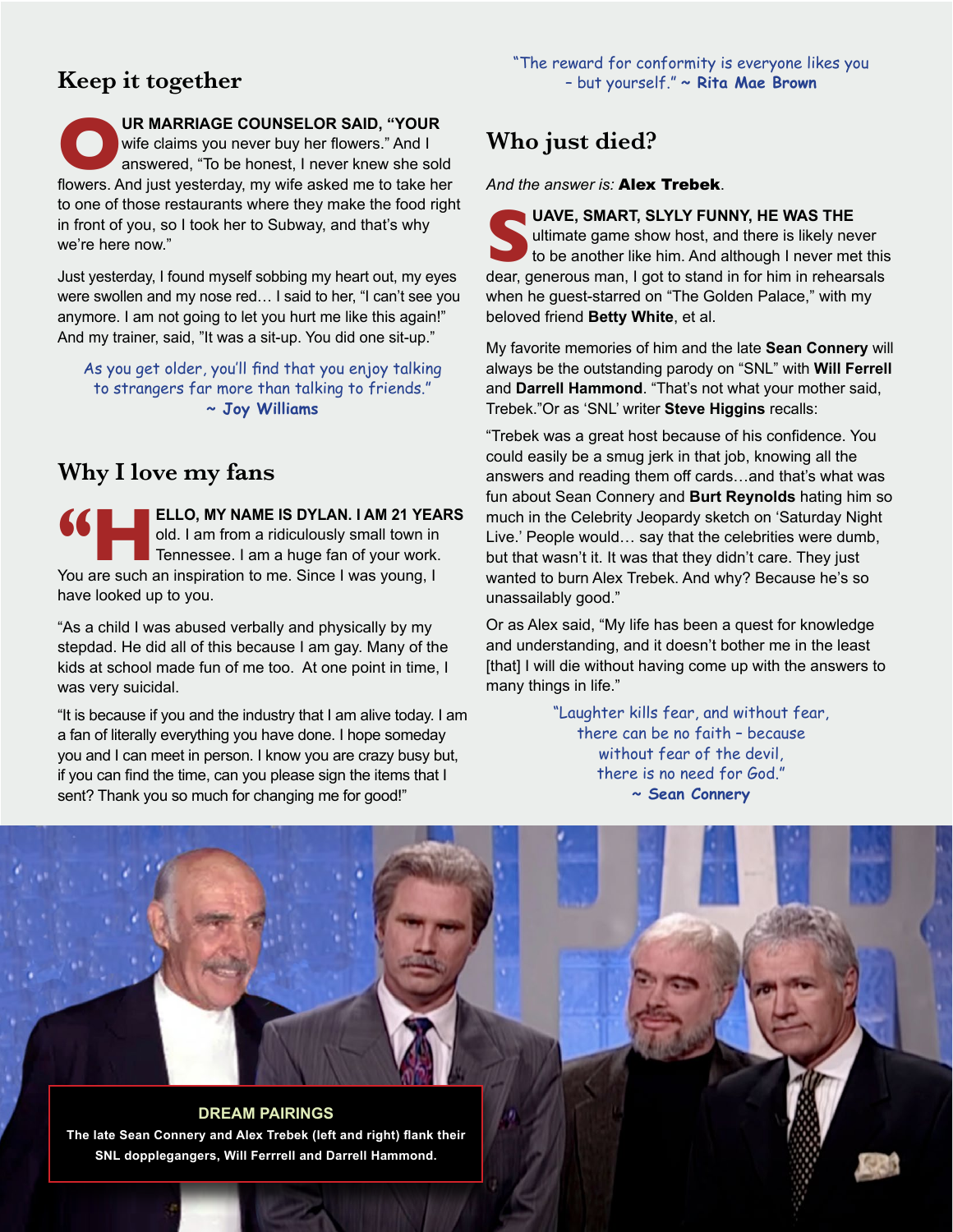

in a *Playboy* interview, "I don't think there is anything particularly wrong about hitting a woman – an open-handed slap is justified if all other alternatives fail and there has been plenty of warning."

Nevertheless, **Steven Spielberg** noted after

Sean appeared as **Harrison Ford**'s bearded father in *Indiana Jones and the Last Crusade* in 1989, "There are only seven genuine movie stars in the world today, and Sean is one of them." (Or maybe 007 of them?)

"If you're afraid of getting a rotten apple, don't go to the barrel. Get it off the tree." **~ Sean Connery**

#### **Sean gone**

born in a cold-water flat in 1930 as Thomas

**TRIFFICHER OF TWO SONS, CONNERY WAS**<br>
born in a cold-water flat in 1930 as Thomas<br>
Connery in an industrial section of Edinburgh,<br>
Scotland, where his father worked in a factory and drove Connery in an industrial section of Edinburgh, a truck and his mother toiled as a domestic.

In his spare time, he took up weightlifting and posed as

an art school model, and in 1953 at the urging of a mate, he entered London's Mr. Universe contest where he placed third in his category, and hearing that auditions were being held for a touring production of the hit musical *South Pacific*, he was hired as a member of the chorus.

Then, in 1962, he took on the role of Bond, James Bond, in *Dr. No*, launching one of the most successful movie

franchises ever, playing the role in six more films: *From Russia With Love* (1963), *Goldfinger* (1964), *Thunderball* (1965), *You Only Live Twice* (1967), *Diamonds Are Forever* (1971) and – even after vowing to never do another – *Never Say Never Again* (1983).

"I am *not* James Bond," a frustrated Connery exclaimed when *People* magazine proclaimed him "The Sexiest Man Alive," or as film critic **Pauline Kael** once wrote, "Connery looks absolutely confident in himself as a man. Women want to meet him, and men want to be him." And Connery confirmed that, "The person who plays Bond has to be dangerous. If there isn't a sense of threat, you can't be cool."

And he somewhat marred his reputation when he stated



### **Read all about it**

**ATTENTION BOOK WORMS! MY FUNNY FRIEND**<br> **Steve Bluestein** says that unlike *Memoir of a*<br> *Nobody* and *Take my Prostate, Please, his latest*<br>
book, *Point of Pines, A Wonderful Place in a Horrible* **Steve Bluestein** says that unlike *Memoir of a Nobody* and *Take my Prostate, Please*, his latest

*Childhood*, has no "funny" in it, because it's a tribute to people who saved Steve's childhood.

From homelessness to physical and emotional abuse, Steve's story is one everyone should be able to relate to. But he gives us hope and asks us to be kind to each other. The work is available on Amazon, iTunes, Kindle and Apple Books. Take a bite!

A**nd as well**, **my longtime friend Irene Tsu** (below) has written a fascinating

personal story about her life as an innocent

and fortunate adventurer – or as **Michael Phillips** notes: "Her love of people shines through, and we get to glimpse her famous friends and lovers in a simple and disarming way." **[LINK](https://irenetsu-entertainment.com)**

"It's more than just a wax, it's a lifestyle." **~ Mistey Saffore**  for Sashay Wax of Beverly Hills



**n** CONTINUED